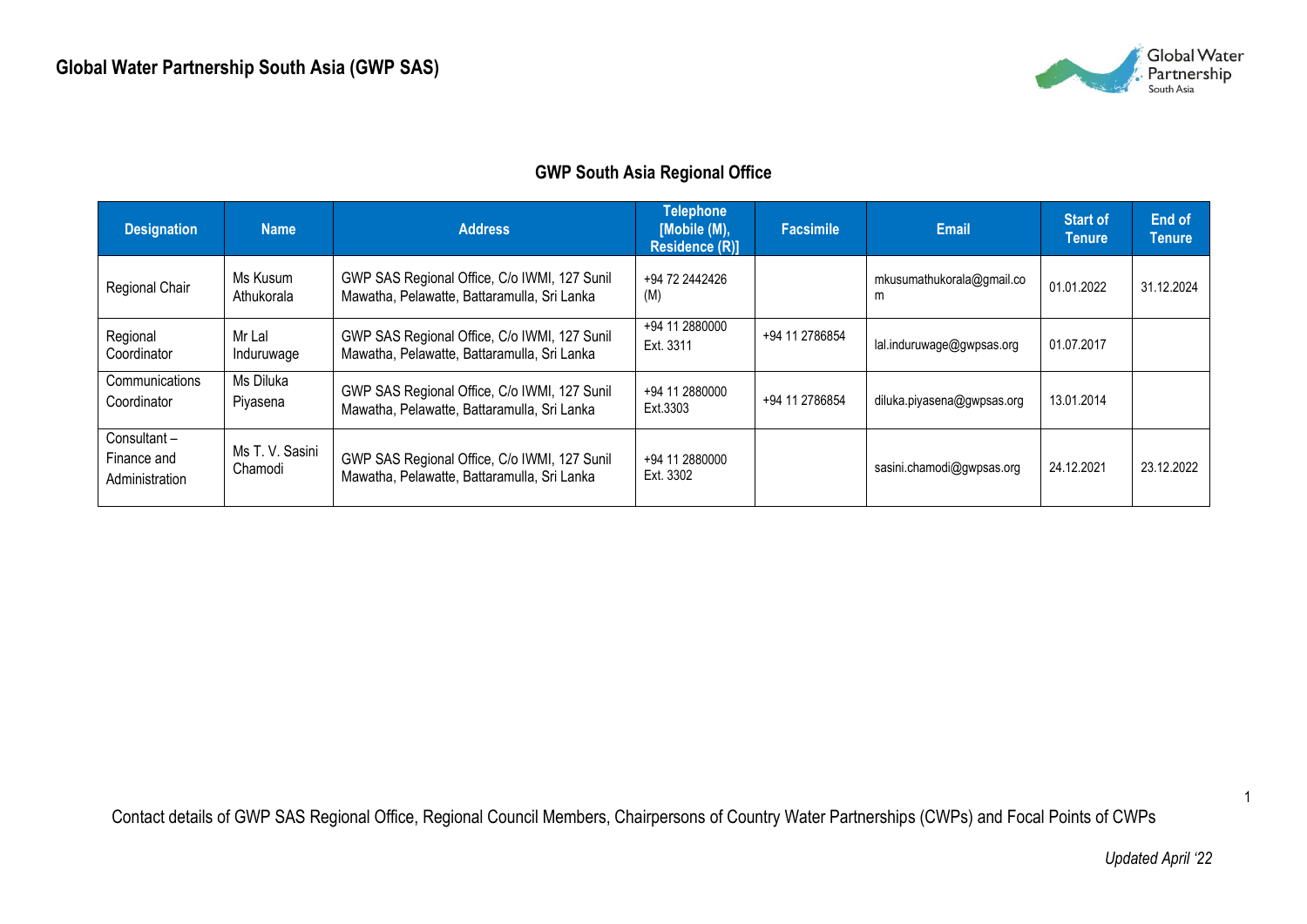

## **Regional Council Members**

| <b>Country</b> | <b>Name</b>                   | <b>Designation</b>                                                                         | <b>Organization &amp; Address</b>                                                                                                                | <b>Telephone</b><br>[Mobile (M), Official<br>(O), Residence (R)] | <b>Facsimile</b> | <b>Email</b>                                                                                | <b>Website</b>     | <b>Start of</b><br><b>Tenure</b> | <b>End of</b><br><b>Tenure</b> |
|----------------|-------------------------------|--------------------------------------------------------------------------------------------|--------------------------------------------------------------------------------------------------------------------------------------------------|------------------------------------------------------------------|------------------|---------------------------------------------------------------------------------------------|--------------------|----------------------------------|--------------------------------|
| Bangladesh     | Dr (Mr) Sultan<br>Ahmmed      | <b>Member Director</b>                                                                     | Natural Resources Management<br>Division, Bangladesh Agricultural<br>Research Council (BARC),<br>Dhaka, Bangladesh                               | +88 01711571275 (M)                                              |                  | drsul1961@yahoo.com,<br>ahmmed@barc.gov.bd,<br>s.ahmmed@barc.gov.bd.<br>drsul1961@gmail.com |                    | 26.07.2020                       | 31.12.2022                     |
|                | Engr (Ms) Naima<br>Naznin Naz | Project Director,<br>Jamalpur Eight town<br>Physical Infrastructure<br>Development Project | 709, Sorai Mosque Road,<br>Kadomtoli Shyampur, Dhaka,<br>Bangladesh                                                                              | +88 01710956258                                                  |                  | nayeemalged@gmail.com                                                                       |                    | 01.01.2022                       | 31.12.2024                     |
| Bhutan         | Mr Chhimi Dorji               | Principal<br>Engineer/Head                                                                 | Bioenergy, Alternative Energy<br>Division, Department of<br>Renewable Energy, Ministry of<br>Economic Affairs, Thimphu;<br><b>Bhutan</b>         | +975 17605487                                                    |                  | chhimi08@gmail.com                                                                          |                    | 01.01.2020                       | 31.12.2022                     |
|                | Dr (Ms) Kunzang<br>Choden     | Programme Manager                                                                          | <b>Bhutan For Life Fund Secretariat</b><br>RTA Complex, Suite 106,<br>Thimphu, Bhutan                                                            | +975 17258232                                                    |                  | kchoden@bfl.org.bt                                                                          | www.bfl.o<br>rg.bt | 01.01.2020                       | 31.12.2022                     |
| India          | Engr. (Mr) A. B.<br>Pandya    | Secretary General,                                                                         | International Commission on<br>Irrigation & Drainage, D-2 Sahyadri<br>Apartments, 9A, I.P. Extension,<br>Delhi 110092, India                     | +91 11 22242529<br>+91 9910264141 (M)                            |                  | abpandya@yahoo.co.uk                                                                        |                    | 01.01.2022                       | 31.12.2024                     |
|                | Smt. (Ms) Preeti<br>Madan     | I.E.S (Indian<br>Economic Service)                                                         | Independent Director on the board<br>of (WAPCOS) limited                                                                                         | +91 9650088618 (M)                                               |                  | preetimadan81@gmail.co<br>m                                                                 |                    | 01.01.2022                       | 31.12.2024                     |
| Nepal          | Dr Krishna Prasad<br>Paudel   | Managing<br>Director/Director/Sr.                                                          | Hydraulic Engineer, Water and<br>Energy Division, CMS Engineering<br>Consult Private Limited,<br>Kathmandu Campus Bhaktithapa<br>Road, Kathmandu | +977-9841312471 (M)                                              |                  | kp.paudel@gmail.com;<br>krishna@cmsnepal.org.np                                             |                    | 25.10.2021                       | 31.12.2023                     |

Contact details of GWP SAS Regional Office, Regional Council Members, Chairpersons of Country Water Partnerships (CWPs) and Focal Points of CWPs

2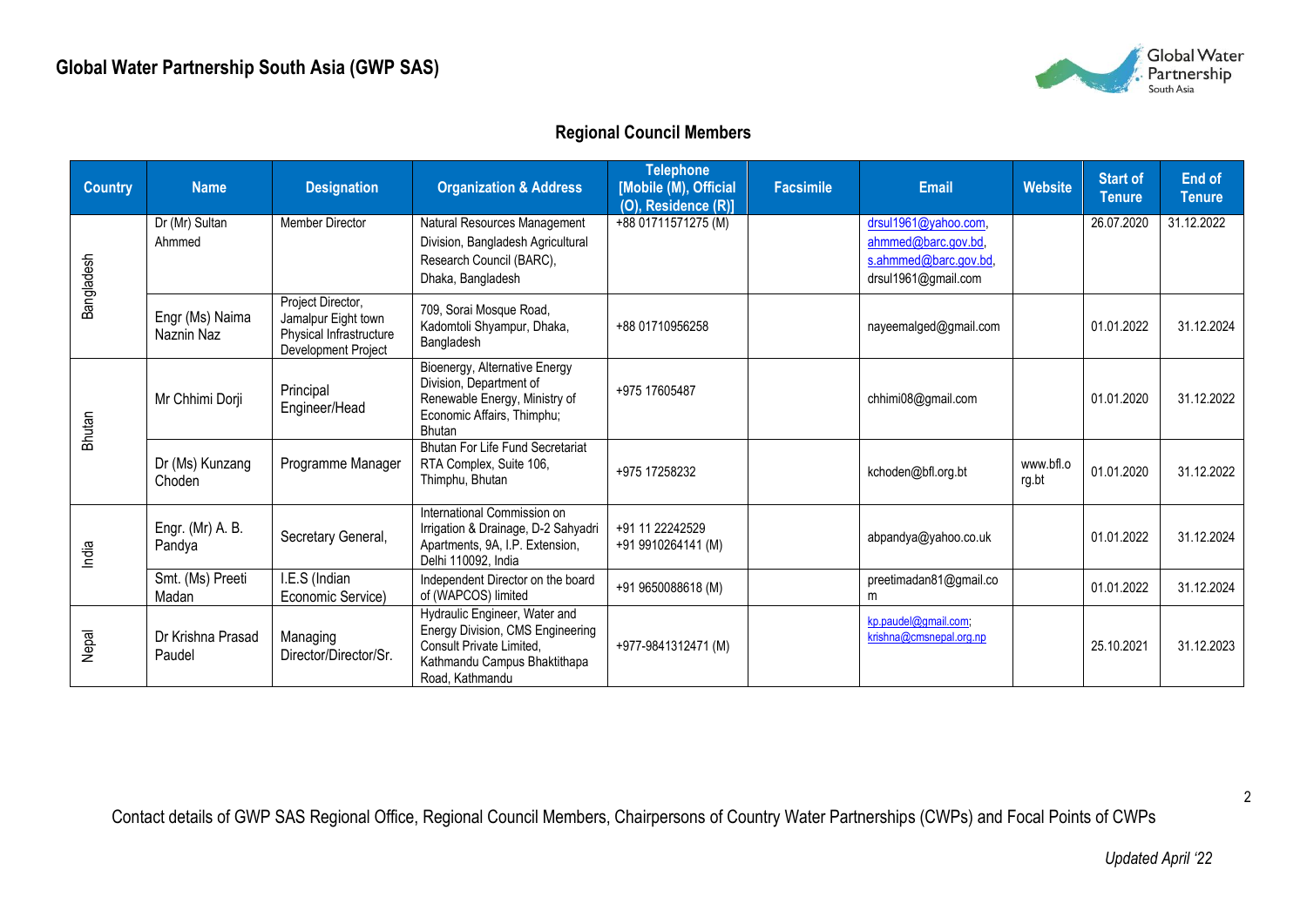

|           | Ms Parbati Subba                                     |                                                                 | Lahan - 5, Siraha, Nepal                                                                                                                                                   | +9852832452 /<br>+9816747915                                  |                    | subbaparu@yahoo.com.<br>parbatisubba@gmail.com | 01.01.2022 | 31.12.2024 |
|-----------|------------------------------------------------------|-----------------------------------------------------------------|----------------------------------------------------------------------------------------------------------------------------------------------------------------------------|---------------------------------------------------------------|--------------------|------------------------------------------------|------------|------------|
|           | Mr Sardar<br>Muhammad Tariq                          |                                                                 | Apartment # 313, 3 <sup>rd</sup> Floor, Park<br>Towers, Sector F-10 Islamabad,<br>Pakistan.                                                                                | +92-302-8505538 (M)<br>$+92-51-2100800$ (H)                   |                    | smtariq@pwp.org.pk                             | 01.01.2021 | 31.12.2023 |
| Pakistan  | Ms Hamida<br>Masood Shah                             | Director /Principle<br>Scientific Officer                       | Gender Development Programme,<br>Pakistan Agriculture Research<br>Council (PARC), Flat No 401-A/1<br>Civil View Apartments, 13-D<br>Gulshan-e- Iqbal, Karachi,<br>Pakistan | +92 3002711271 (M),<br>+92 3033663636 (M)                     |                    | hamidamasood@hotmail.c<br>om                   | 01.01.2020 | 31.12.2022 |
|           | M.M.M. Najim<br>(Ph.D., M.Eng.,<br>B.Sc., M.I. Biol) | Professor in<br>Environmental<br>Conservation and<br>Management | Vice Chancellor, Southeastern<br>University of Sri Lanka                                                                                                                   | +94-67-2255138 (O)<br>+94-777412089 (M)<br>+94-11-2864384 (H) | +94-67-<br>2255066 | mmmnajim@gmail.com<br>mnajim@kln.ac.lk         | 01.01.2021 | 31.12.2023 |
| Sri Lanka | Ms Geethani<br>Samarasinha                           | Senior Research<br>Officer                                      | Agro- ecology and Water Studies<br>Division, Hector Kobbekaduwa<br>Agrarian Research and Training<br>Institute (HARTI), 114, Wijerama<br>Mawatha, Colombo 07, Sri Lanka.   | +94 112 694164 (O), +94<br>71 8078209 (M)                     |                    | geeahan@gmail.com                              | 01.01.2022 | 31.12.2024 |

Contact details of GWP SAS Regional Office, Regional Council Members, Chairpersons of Country Water Partnerships (CWPs) and Focal Points of CWPs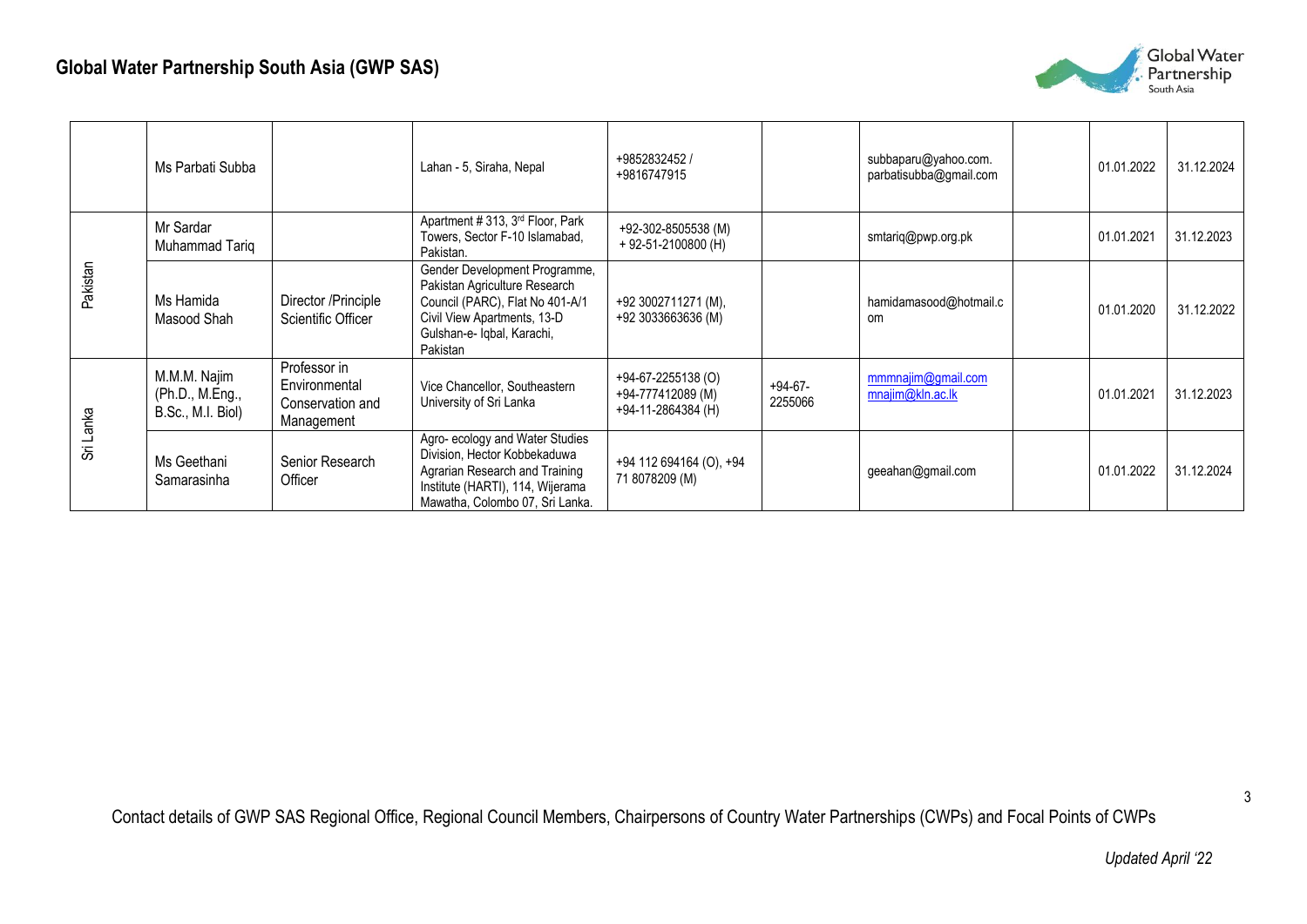

## **Chairpersons of Country Water Partnerships (CWPs)**

| <b>CWP</b>                                                 | <b>Name</b>              | <b>Address</b>                                                                                                                                             | <b>Telephone</b><br>[Mobile (M),<br>Official (O),<br><b>Residence (R)]</b> | <b>Facsimile</b>                   | <b>Email</b>                              | <b>Start of</b><br><b>Tenure</b> | <b>End of</b><br>Tenure |
|------------------------------------------------------------|--------------------------|------------------------------------------------------------------------------------------------------------------------------------------------------------|----------------------------------------------------------------------------|------------------------------------|-------------------------------------------|----------------------------------|-------------------------|
| <b>GWP Bangladesh</b><br>(Bangladesh Water<br>Partnership) | Mr Md. Moshiur<br>Rahman | President, Bangladesh Water Partnership, Dhaka<br>LGED XEN Office, 3rd Floor, 62, West Agargaon,<br>Dhaka - 1207, Bangladesh.                              | +880 1713018689<br>(M)                                                     |                                    | bwp@dhaka.net,<br>moshiur57@yahoo.co<br>m | 03.11.2019                       |                         |
| <b>GWP Bhutan</b><br>(Bhutan Water<br>Partnership)         | Mr Chukey<br>Wangchuk    | Proprietor, Footprint Consulting Group, Thimphu,<br>Bhutan                                                                                                 | +97 51 7976908 (M)                                                         |                                    | wangchuk@gmail.com                        | 01.08.2018                       |                         |
| GWP India (India<br>Water Partnership)                     | Mr R.K. Gupta            | Chairman-cum-Managing Director, WAPCOS<br>Limited (Retired), India                                                                                         | +91 11 23313502<br>+91 11 23313881                                         | +91 11 23313134<br>+91 11 23314924 | rkgupta415@yahoo.co<br>.in                | 01.01.2013                       | 31.07.2022              |
| <b>GWP Nepal</b>                                           | Mr Som Nath Poudel       | Jalsrot Vikas Sanstha (JVS)/GWP Nepal), Ullas<br>Marg, House No. 102, Baluwatar-4, Kathmandu<br>Metropolitan City, Post Box No. 20694,<br>Kathmandu, Nepal | +977 984 120 5253<br>(M)                                                   |                                    | poudelsn@gmail.com                        | 01.01.2020                       | 31.12.2022              |
| <b>GWP Pakistan</b><br>(Pakistan Water<br>Partnership)     | Mr Sham-ul-Mulk          | President, Society for the Promotion of Engineering<br>Sciences and Technology                                                                             |                                                                            |                                    | chairman@pwp.org.pk                       | 27.05.2019                       | 26.05.2022              |
| GWP Sri Lanka (Sri<br>Lanka Water<br>Partnership)          | Ms. Badra<br>Kamaladasa  | Chair, Sri Lanka Water Partnership/Lanka Jalani,<br>C/o IWMI, 127, Sunil Mawatha, Pelawatte,<br>Battaramulla, Sri Lanka                                    |                                                                            |                                    | SriLankaWaterPartner<br>ship@cgiar.org    | 03.06.2020                       |                         |

Contact details of GWP SAS Regional Office, Regional Council Members, Chairpersons of Country Water Partnerships (CWPs) and Focal Points of CWPs

4